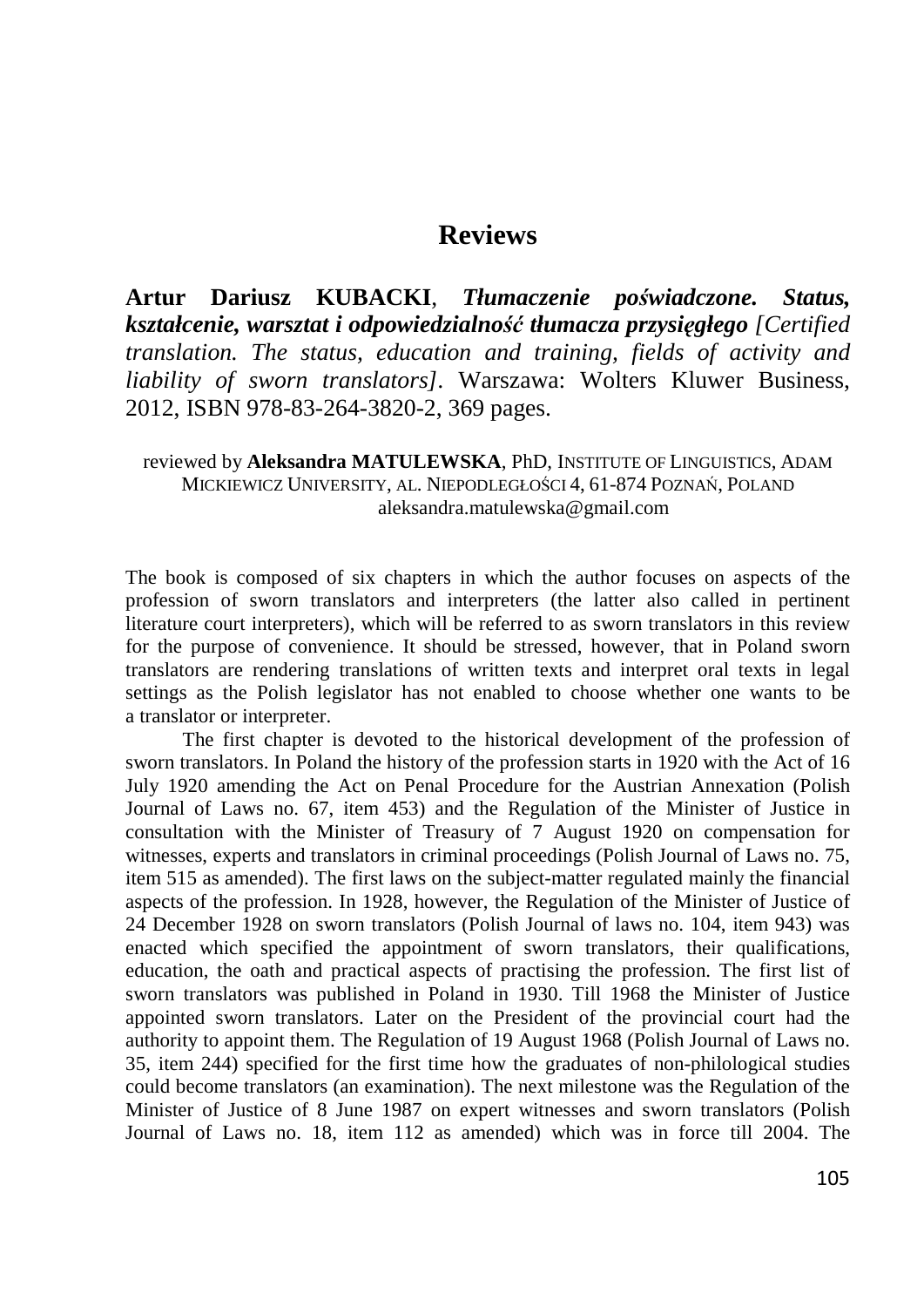Regulation allowed only graduates of philological studies to become sworn translators. They had to be Polish citizens and at least 25 years old. The examination was no longer required. It should be stressed, however, that some courts organized an internal exam to check the competences of candidates, whereas in some other court districts there were no mechanisms of verifying applicants' abilities and skills at all. The situation changed almost two decades later when the Act of 25 November 2004 on the profession of sworn translators was enacted (Polish Journal of Laws no. 273, item 2702 as amended). The centralized national examination has been introduced and the National Examination Commission has been established. From now on the Commission is the organ authorized to confer upon translators who passed the examination the status of sworn translators. Since 1 July 2011, it is no longer required to be a graduate of philological studies which means that the title of *magister* of any studies suffices to take the examination. According to the list of sworn translators of 9 August 2011 there were 9294 sworn translators in Poland for 42 languages. The analysis of the historical development of the profession in Poland is very detailed and allows for the observance of main trends and changes introduced within almost a century in the wake of evolving political, economic and social spheres in Poland and Europe and the growing awareness of the importance and impact of the job on the situation of foreign participants of communication in legal settings.

 The second chapter deals with the legal status of certified and sworn translators and their counterparts in Europe. The author conducts his analysis of the institution in question comparing ten aspects of the profession, that is to say: (i) the title held by the translator/interpreter, (ii) the division into translators and interpreters, if applicable, (iii) the institution granting the license, (iv) legal status, (v) entry into a list of sworn translators and court interpreters, (vi) ethics and qualification codes binding them, (vii) compensation, (ix) professional organizations for sworn translators and court interpreters, and finally (x) other aspects of the profession. As far as Nordic countries are concerned, the author has carried out research into the profession of sworn translators and court interpreters in Denmark, Finland, Iceland, Norway and Sweden. In all those countries, similarly as in Poland, candidates must pass an examination in order to work as sworn translators and court interpreters. The situation looks differently in Baltic countries (Estonia, Latvia and Lithuania). In Estonia there are three categories of translators: (i) trusted translators, (ii) independent translators and (iii) permanent court interpreters. They need to take an examination, in contrast to Lithuanian and Latvian translators. The next group includes other North European countries such as: (i) Ireland, where there is no national examination but in order to become a member of the Irish Translators' and Interpreters' Association one needs to take an internal examination, (ii) Great Britain and Northern Ireland where one may encounter court, and community police translators and interpreters. Similarly as in Ireland, there are no national standards for appointing them, but in order to belong to a professional organization, one needs to have his/her qualifications and skills verified which ensures a high standard of provided services. Next, the author describes the profession in Belgium, the Netherlands, Luxemburg, Austria, France, Liechtenstein and Germany. It should be born in mind that the situation in Germany is very complicated due to the autonomy of Lands in that respect. Finally, the status of sworn translators and court interpreters in Switzerland, Albania, Belarus,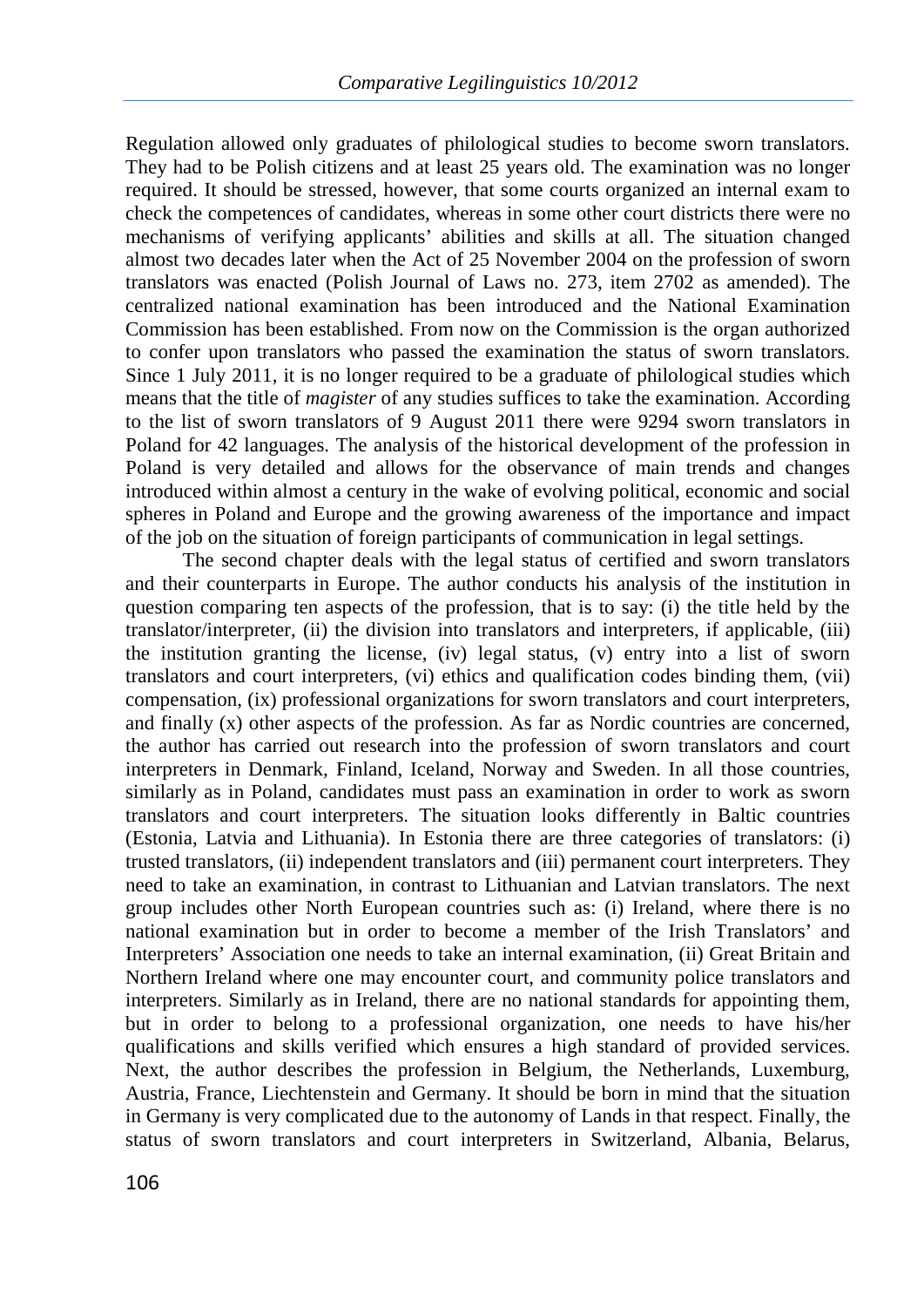Bulgaria, the Czech Republic, Russia, Romania, Slovakia, Slovenia, Hungary, Greece, Cyprus, Spain, Malta, Portugal, Italy and Poland is presented. The information on the status of the profession in 34 countries is very well organized and the ten distinguished core-areas enable the reader to compare the situation in this respect in different territories. It also helps distinguish the countries with the most rigid norms and standards achieved by the examination process or verification of the quality of rendered translations by various bodies such as professional organizations.

 The author focuses on practical aspects of the sworn translator's work in the third chapter of his monograph. The definition of the term is suggested on the basis of approaches present in pertinent literature and the legal status. The author turns attention to the fact that onomasiological difficulties connected with finding a name for the profession stem from a wide variety of settings in which the translator's/interpreter's services are called for, e.g. in the notarial office we may talk about notarial translation/interpretation, in the court – court interpreting, etc. There is also community interpreting which is a very fast developing sub-type of interpreting. Apart from that, as already mentioned at least in Poland the profession encompasses both translation and interpreting. Next, the features of certified translations are discussed. In the absence of an official regulation on executing certified translations, the author suggests twenty rules, out of which 15 regulate formal aspects of producing such translations and 5 are pertaining to the content. The first group focuses on elements of certified translations, information about the translation direction, numbering translation pages, joining translations with source texts, sealing and signing translations, types of seals which may be used, methods of certification, dealing with graphical elements of source texts, translator's notes, the entirety of translation and possibilities of translating just a fragment of the source text, description of the features of the source text, and finally archiving registers of certified translations and translations. The second group of rules specifies the principles of translating proper names, school certificates, diplomas and alike documents, abbreviations and acronyms, dates and numbers, and dealing with errors and mistakes spotted in the source text. The author illustrates the application of the rules by presenting a model of certified translation and takes a stance on translation orientation strategies in the case of translating into languages spoken in more than one country where terminological equivalents may diverge depending of the legal culture of territories in question. Furthermore, the deontology of the sworn translator's profession is touched upon including the importance of the Code of Sworn Translators prepared by the Polish Society of Sworn and Specialized Translators TEPIS as well as the Charter of the Polish Association of Translators and Interpreters (STP). A separate sub-chapter has been devoted to court interpreting. Moreover, the problem of providing terminological equivalence is mentioned not only from historical perspective but also 10 typical techniques of providing equivalents in legal translation are listed and illustrated with Polish, German and English examples. Finally, Kubacki focuses his attention on the importance of the organization of the translator's place of work and activities starting from technical aspects and ending with methodological ones.

 The fourth chapter elaborates on the national examination for candidates for sworn translators in the Republic of Poland. First, the National Examination Commission is presented. The Commission works in the panel of 11 specialists out of which 4 are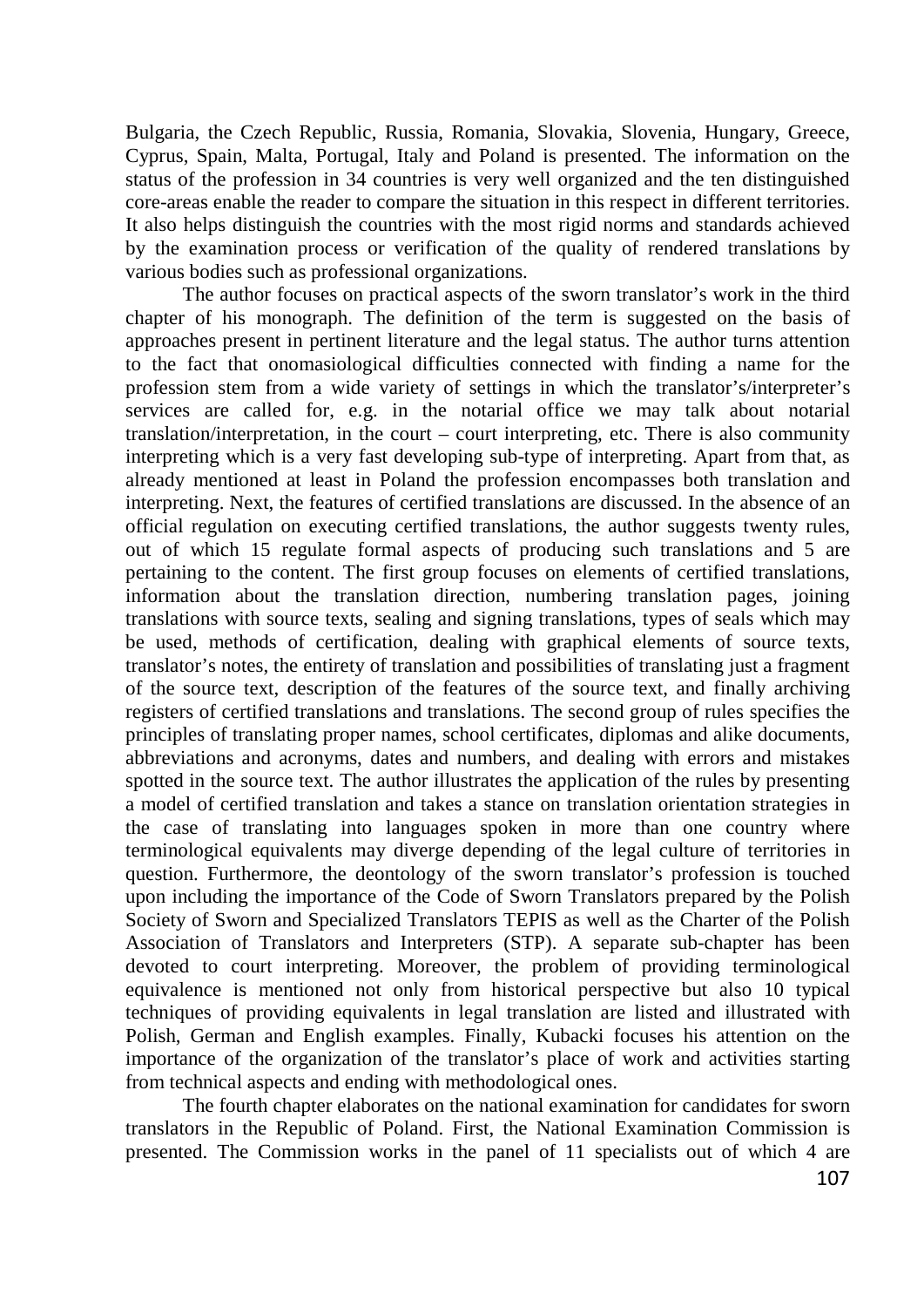academics employed at philological studies at Universities who are delegated by the minister of education, 3 persons are appointed by two already mentioned organizations for translators and interpreters, 3 persons are appointed by the minister of justice, and one person is delegated by the minister of employment. It is stressed here that the Commission acts independently and autonomously and therefore is not bound by decisions of the minister of justice. The President of the Commission may appoint one or two consultants for the purpose of organizing an examination. The term of office lasts four years. The examinations are conducted by 3-5 examiners. The examination is composed of two parts. The first one is written translation of two documents into a foreign language and two into Polish. This part lasts 4 hours. The oral exam, in turn includes consecutive interpreting of two texts from Polish into a foreign language, and two written texts from a foreign language into Polish (a vista or at sight interpreting). The author elaborates on the criteria of assessment of the examination papers and recordings and provides a list of most typical texts form different branches of law which may be prepared for the examination. After presenting different classifications of translation problems, the author also provides a comprehensive analysis of typical errors and mistakes made by candidates taking the exam. They are divided into those made in the written and in the oral part of the examination. The first group includes: (i) substantial ones, (ii) terminological ones, (iii) language-related ones, (iv) stylistic ones, and finally (v) formal ones. The second group includes: (i) change of the meaning and informative content of the message, (ii) terminological and phraseological (collocation) problems resulting from the nature of the sub-LSP, (iii) language-related problems, (iv) stylistic problems, (v) problems with phonetics and intonation, and (vi) articulation and fluencyrelated problems. The conclusions concerning the number of failing candidates are drawn and recommendations on the introduction of some changes in the examination format and assessment criteria are proposed as well. The author carried out a survey (composed of 9 questions) among candidates taking the examination and on the basis of the results obtained in it prepared a profile of a typical candidate. Having obtained the access to data of sworn translators, he also prepared a profile of a sworn translator. The chapter is illustrated with tables with (i) statistical data presenting the activities of the National Examination Commission and (ii) selected problems spotted in examination works of candidates wanting to become Polish-German sworn translators. The information on the examination and typical problems of candidates taking it, definitely make the book unique on the Polish market. The other publications, which have been published so far, usually focus on the presentation of previous examination texts as well as presentation of the structure of the examination and general assessment criteria. They also include commentaries concerning the failure rate and underlying causes, but do not include examples of errors and mistakes. Apart from that the book by Kubacki, is the first one which presents the results of well-document research carried out by the author, rather than generalizations and speculations presented by some other authors.

 In the fifth chapter the qualifications of sworn translators are elaborated on. The first sub-chapter is devoted to the profiles of training and educating translators described in pertinent literature. Next, the problem of training and educating candidates for sworn translators in Poland and abroad and curricula of selected Polish centers providing such